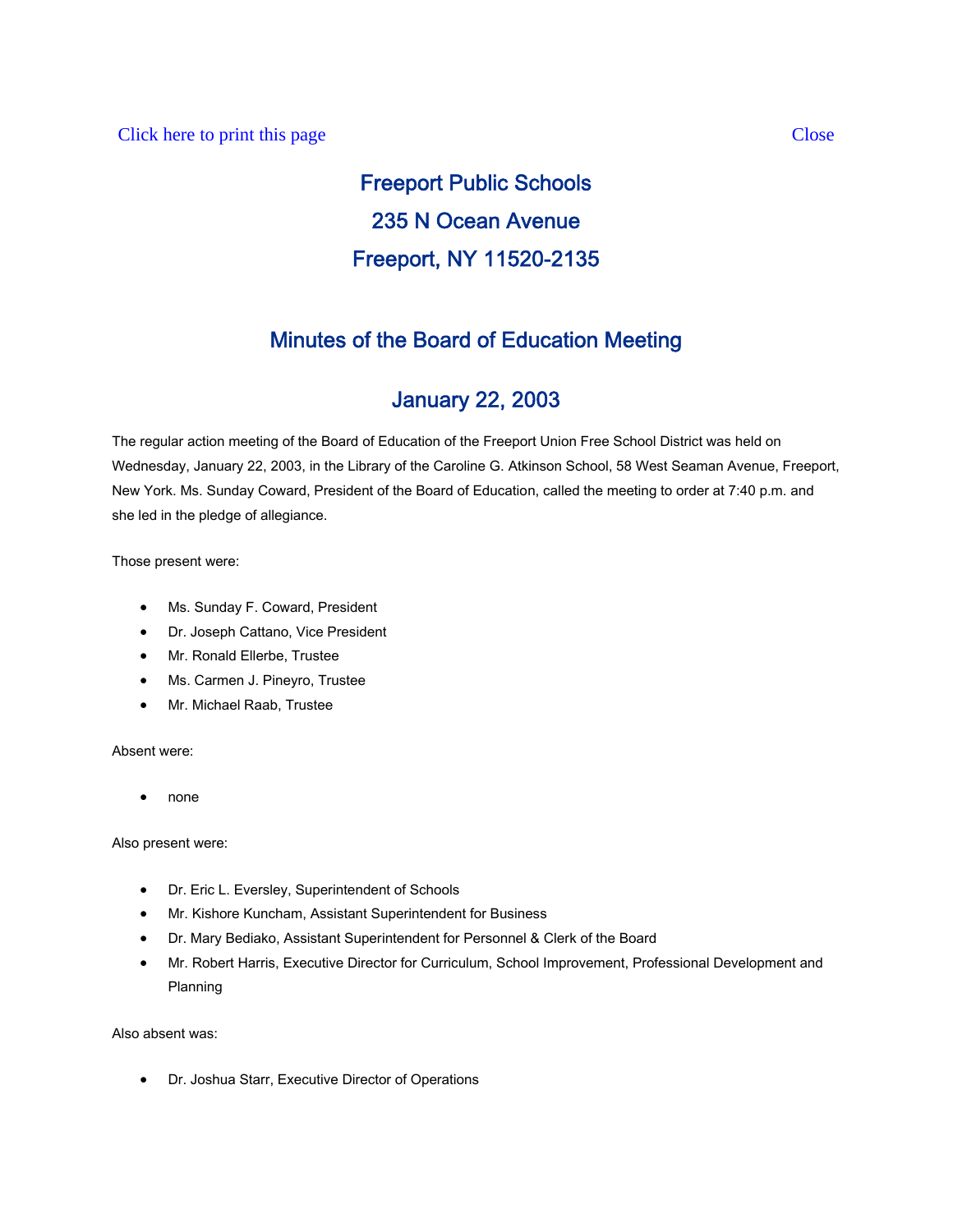#### Guests were:

- Dr. Howard Koenig, Executive Director of R.E.F.I.T.
- Mr. Robert "B. A." Schoen, President of R.E.F.I.T.

The number of people in the audience at the opening of the meeting was approximately 75.

#### Superintendent's Report

Dr. Eversley, Superintendent of Schools, informed the Board of Education and public that Freeport Public Schools had hosted the Nassau County Music Educators Association rehearsal at Freeport High School. The Superintendent commended and thanked Mr. Charles Puricelli, Coordinator for the Arts, his staff, custodians and all those who took part in hosting the music rehearsals. He informed everyone that Freeport High School received rave reviews for everything they did to accommodate the event. Dr. Eversley showed the Board and assembled public a plaque that was presented to Freeport Public Schools in recognition and thanks from the Nassau County Music Educators Association. Mr. Puricelli also thanked the Board of Education, the Central Administration, faculty and students, who helped make the event a tremendous success.

Dr. Eversley introduced Dr. Howard Koenig, Executive Director of R.E.F.I.T. and Mr. Robert "B. A." Schoen, President of R.E.F.I.T. Mr. Schoen spoke about the work R.E.F.I.T. has been doing over the last 30 years regarding the inequities in school funding. Dr. Koenig spoke to everyone about the inequities in school funding and the bleak outlook for state aid in the future due to the massive state deficits.

Dr. Eversley and the Board of Education continued their discussion on the Board Meeting format and the possibility of using a consent agenda.

#### Questions on the Items for Action

At this time, the public was given the opportunity to address the Board of Education. Each speaker was allowed to address the Board for 6 minutes. The Board and administration addressed the comments from the public.

#### Items for Action

#### Acceptance of the Minutes

Ms. Pineyro offered the following resolution for adoption: RESOLVED that the Board of Education hereby accepts the minutes of the following meetings as written: December 16, 2002, December 18, 2002, January 8, 2003.

Dr. Cattano seconded the motion and the motion carried: Cattano, Coward, Ellerbe, Pineyro and Raab.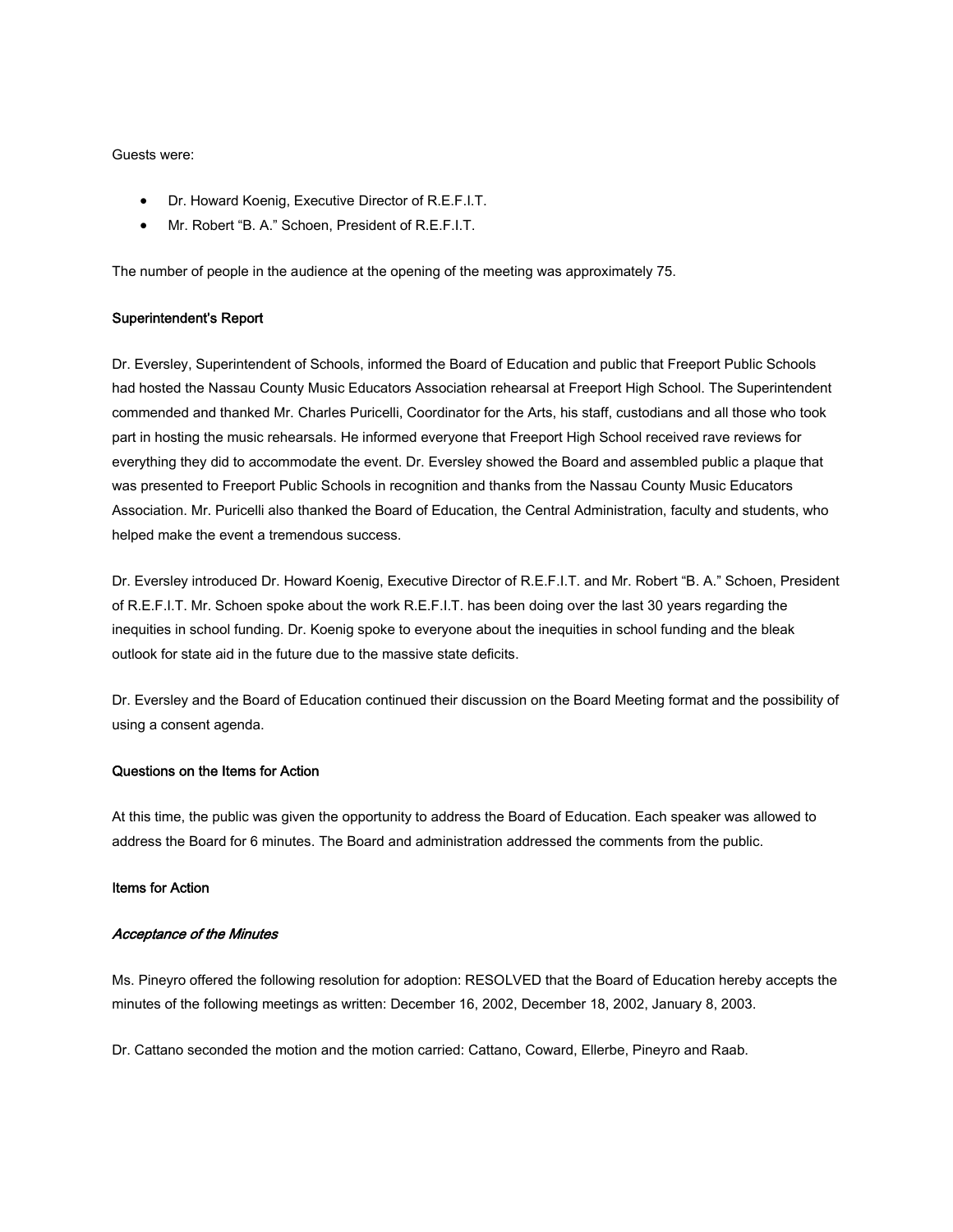#### Leave of Absence

Mr. Ellerbe offered the following resolution for adoption, RESOLVED that the Board hereby grants a request for leave as listed in the following: Jeanne Dipolito, full-time Teaching Assistant, effective November 18, 2002 through January 31, 2003, extension of a leave for health reasons. Marianna Hernandez, part-time Teaching Assistant, effective January 7, 2003 through February 24, 2003, for health reasons.

Mr. Raab seconded the motion and the motion carried: Cattano, Coward, Ellerbe, Pineyro and Raab.

#### Granting of Tenure

Mr. Raab offered the following resolution for adoption: RESOLVED that the Board of Education of the Freeport Union Free School District hereby grants tenure status to the following individual: Laura Randazzo, Teaching Assistant, effective February 15, 2003.

Dr. Cattano seconded the motion and the motion carried: Cattano, Coward, Ellerbe, Pineyro and Raab.

#### Retirement of Staff

Dr. Cattano offered the following resolution for adoption: RESOLVED that the Board of Education of the Freeport Union Free School District hereby accepts the letters of retirement from the following staff members:

- Marilyn Stuzin, Director of Adult, Alternative, Family and Workforce Prep Education, effective July 1, 2003, after serving the children, adults and community of Freeport for more than 18 years.
- Katherine Hynes, Principal, effective July 1, 2003, after serving the children of Freeport for more than 36 years.
- Michael Campbell, Principal, effective July 1, 2003, after serving the children of Freeport for more than 31 years.

Mr. Ellerbe seconded the motion and the motion carried: Cattano, Coward, Ellerbe, Pineyro and Raab.

#### Resignation of Staff

Ms. Pineyro offered the following resolution for adoption: Resolved that the Board of Education the Freeport Union Free School District hereby accepts the letter(s) of resignation from the following staff members as listed: Kaia Mahler, part-time Teaching Assistant, effective January 24, 2003. Dela Bediako, full-time Teaching Assistant, effective January 10, 2003. Artemis Parais, Elementary Teacher, effective January 6, 2003. Paraskevi Liadakis, Food Service Worker, effective January 5, 2003. Martha Escobar, Food Service Worker, effective January 5, 2003. Elaine Jenkins, Food Service Worker, effective January 5, 2003. Carolyn Valenti, Assistant Cook, effective December 15, 2002. Michael DeGennaro, Elementary Teacher, effective February 2, 2003. Timothy Smallwood, Security Aide, effective December 20, 2002. Sandra Lewis, full-time Teaching Assistant, effective January 10, 2003. Theresa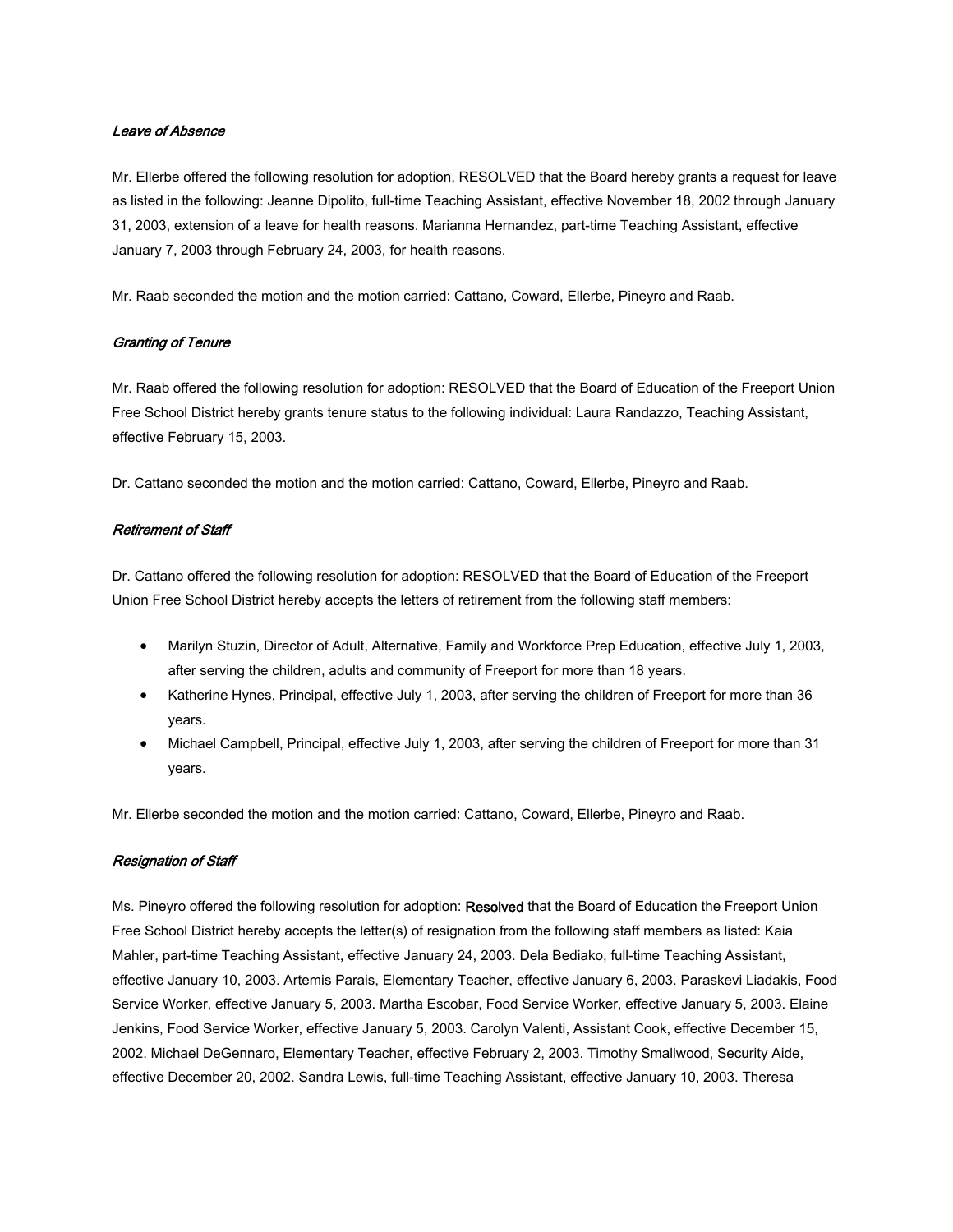Gochez, part-time Teaching Assistant, effective January 24, 2003.

Mr. Raab seconded the motion, and the motion carried: Cattano, Coward, Ellerbe, Pineyro and Raab.

#### Termination of Staff

Mr. Ellerbe offered the following resolution for adoption: Resolved that the Board of Education of the Freeport Union Free School District hereby terminates the services of the following employee: Elisha Trahan, Security Aide, effective December 18, 2002, poor attendance and poor performance.

Dr. Cattano seconded the motion and the motion carried: Cattano, Coward, Ellerbe, Pineyro and Raab.

#### Appointment of Staff

Mr. Raab offered the following resolutions for adoption:

#### Administrative Probationary

RESOLVED that the Board of Education of the Freeport Union Free School District, upon the recommendation of the Superintendent, hereby appoints the individuals listed in the attached Appointment of Staff Report - Probationary, in accordance with the rules of the Board of Regents. These individuals shall possess appropriate certification allowing them to serve as teachers in the public schools of New York: Artemis Parais, Elementary Teacher, (new) a probationary appointment effective January 7, 2003 through August 31, 2005. Compensation will be on step 1-1B of the U3C Schedule at \$42,343. Assignment: Giblyn.

Michael DeGennaro, Elementary Teacher, (replacing R. Hirschfield, retired) a probationary appointment effective February 3, 2003 through August 31, 2005. Compensation will be on step 1-1A of the U3C Schedule at \$41,163. Assignment: New Visions.

#### Temporary Assignment

Resolved that the Board of Education of the Freeport Union Free School District, upon the recommendation of the Superintendent, hereby appoints the individuals listed in the attached Appointment of Staff Report - Teacher Category, in accordance with the rules of the Board of Regents. These individuals shall possess appropriate certification allowing them to serve as teachers in the public schools of New York: Katherine Inserra, Elementary Teacher, (replacing C. Rodgers, LOA) a temporary appointment effective January 13, 2003 through June 30, 2003. Compensation will be on step 3-2A of the U3D Schedule at \$52,727. Assignment: Archer.

#### Teacher Assistant and Permanent Substitutes

RESOLVED that the Board of Education of the Freeport Union Free School District, upon the recommendation of the Superintendent, hereby appoints the individuals listed in the attached Appointment of Staff Report - Teacher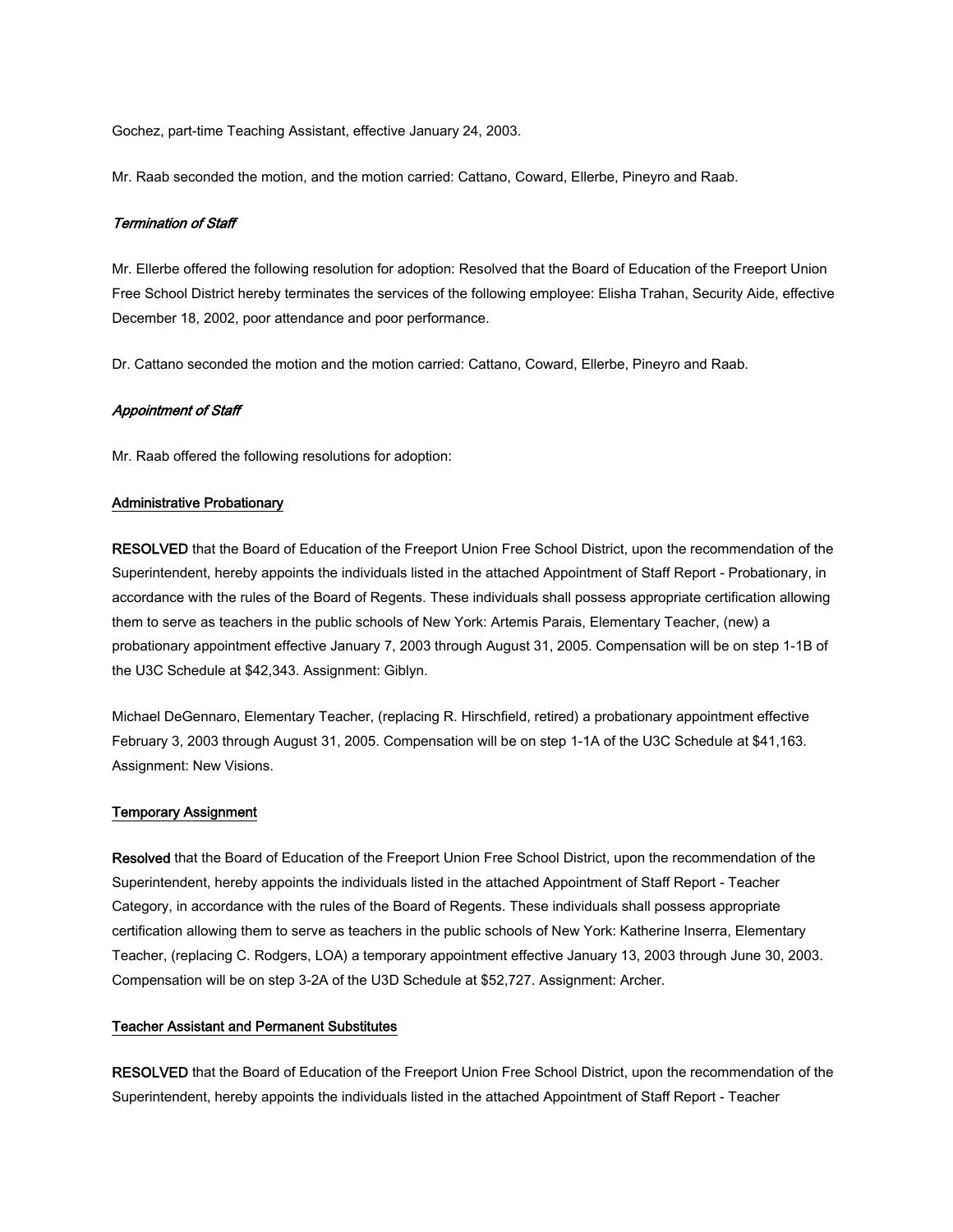Assistant Category, in accordance with the rules of the Board of Regents. These individuals shall possess appropriate certification allowing them to serve as teachers in the public schools of New York: Debra Allison, Permanent Substitute, (replacing T. Bove, resigned) a temporary appointment effective January 6, 2003 through June 30, 2003. Compensation will be at the Substitute pay rate of \$125 per day. Assignment: Atkinson. Tiffany McKenna, Permanent Substitute, (replacing A. Cilento, resigned) a temporary appointment effective January 13, 2003 through June 30, 2003. Compensation will be at the Substitute pay rate of \$125 per day. Assignment: Atkinson. Sharon Power, full-time Teaching Assistant, (replacing K. Mahler, resigned) a probationary appointment effective January 27, 2003 through January 26, 2006. Compensation will be according to the FTAA Contract at \$12,073. Assignment: Columbus. Jodi Guida, part-time Teaching Assistant, (replacing P. Lapide, resigned) this appointment is effective January 13, 2003. Compensation will be according to the FTAA Contract at \$6,899. Assignment: Atkinson. Jasmin Joseph, part-time Teaching Assistant, (replacing K. Feinstein, resigned) this appointment is effective January 6, 2003. Compensation will be according to the FTAA Contract at \$6,899. Assignment: Bayview. Lauren First, part-time Teaching Assistant, (replacing J. Ryches, LOA) this appointment is effective January 17, 2003 through June 30, 2003. Compensation will be according to the FTAA Contract at \$6,899. Assignment: Archer.

#### Appointment of Non-Instructional Staff

RESOLVED that the Board of Education hereby appoints the individuals as listed in the attached Appointment of Staff Report - Civil Service, in accordance with Civil Service Rules and Regulations: Arthalia Brown, Information Technology Specialist, (replacing K. Birmingham, retired) a provisional appointment effective January 6, 2003 for a period of 26 weeks upon Civil Service approval. Compensation will be according to the Clerical Salary Schedule at \$35,000. Assignment: Administration. Martha Escobar, Food Service Worker, (C. Cassidy, transferred) a probationary appointment effective January 6, 2003. Compensation will be step 3 according to the Cafeteria Salary Schedule at \$10,413. Assignment: Atkinson. Paraskevi Liadakis, Food Service Worker, (P. Wesselhoft, transferred) a probationary appointment effective January 6, 2003. Compensation will be step 3 according to the Cafeteria Salary Schedule at \$10,413. Assignment: Atkinson.

Elaine Jenkins, Assistant Cook, (replacing G. Pizzillo, retired) a probationary appointment effective January 6, 2003 for a period of 26 weeks upon Civil Service approval. Compensation will be on step 6 of the Cafeteria Salary Schedule at \$14,450. Assignment: Atkinson. Carolyn Valenti, Cook, (new) a probationary appointment effective December 16, 2002 for a period of 26 weeks upon Civil Service approval. Compensation will be on step 4 of the Cafeteria (Cook) Salary Schedule at \$15,386. Assignment: New Visions.

Michael Barrett, Security Aide, (replacing E. Trahan, terminated) a probationary appointment effective January 6, 2003 for a period of 26 weeks upon Civil Service approval. Compensation will be \$14,640. Assignment: Dodd. Carrie Saylor, Food Service Worker, (replacing M. Escobar, resigned) a probationary appointment effective January 6, 2003 for a period of 26 weeks upon Civil Service approval. Compensation will be step 1 according to the Cafeteria Salary Schedule at \$8,673. Assignment: Dodd. Clara Reyna, Food Service Worker, (replacing P. Liadakis, resigned) a probationary appointment effective January 6, 2003 for a period of 26 weeks upon Civil Service approval. Compensation will be step 1 according to the Cafeteria Salary Schedule at \$8,673. Assignment: Dodd. Fanny Hermidia, Food Service Worker, (replacing E. Jenkins, resigned) a probationary appointment effective January 6,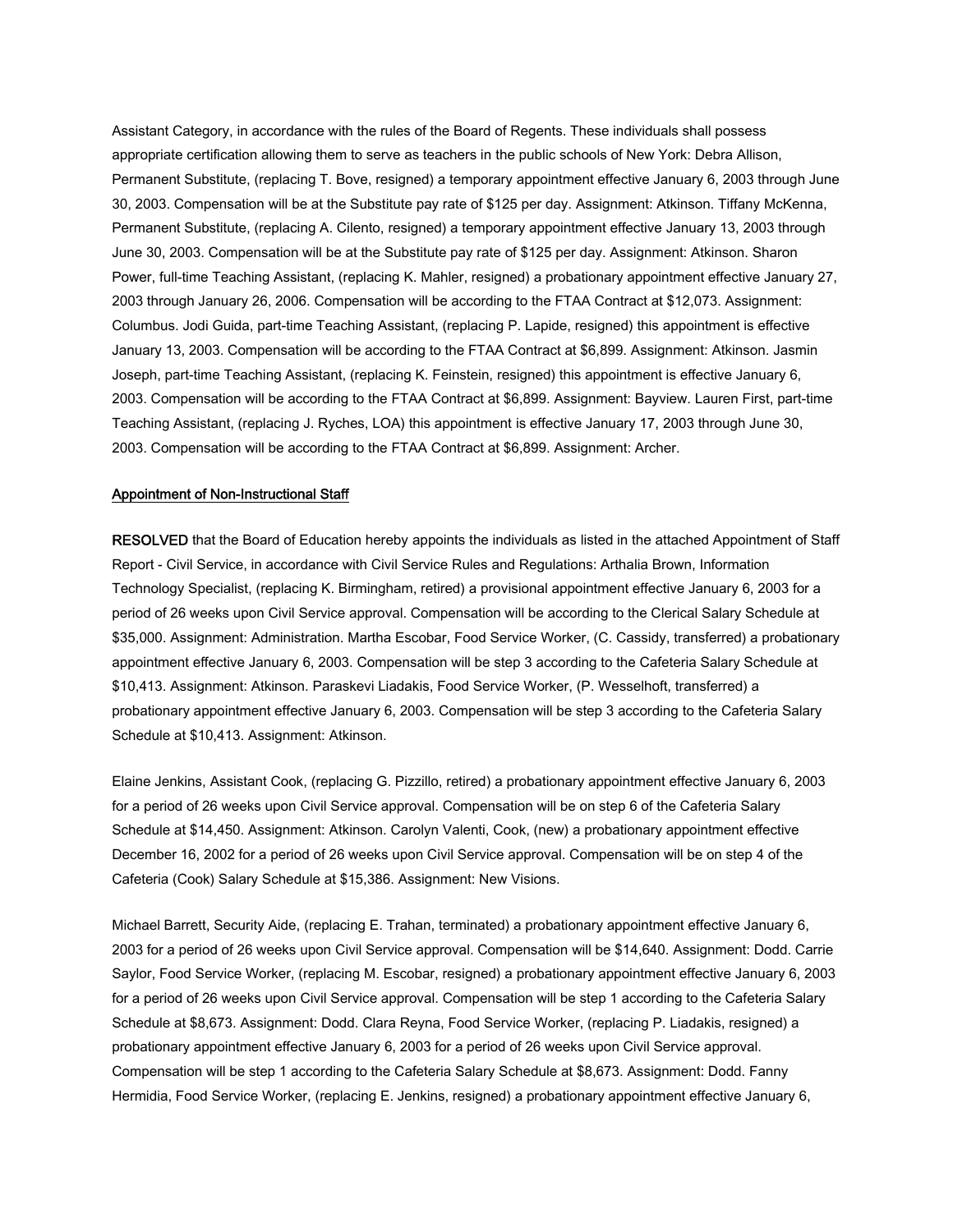2003 for a period of 26 weeks upon Civil Service approval. Compensation will be step 1 according to the Cafeteria Salary Schedule at \$8,996. Assignment: New Visions.

Ms. Pineyro seconded the motions and the motions carried: Cattano, Coward, Ellerbe, Pineyro and Raab.

#### CSE/CPSE Minutes

Dr. Cattano made the following motion: RESOLVED that the Board of Education hereby accepts the minutes of the meetings of the committees on special education and preschool special education for the following dates: December 11, 2002, December 19, 2002, January 7, 2003, January 9, 2003, January 13, 2003, January 14, 2003. January 16, 2003.

Mr. Raab seconded the motion and the motion carried: Cattano, Coward, Ellerbe, Pineyro and Raab.

Authorization to Proceed with the Atkinson/Administration Parking Lot Extension Project

Ms. Pineyro made the following motion: **Be It Resolved** by the Board of Education of the Freeport Union Free School District, after a thorough review of the Atkinson/Administration Parking Lot Extension Project, which was approved by the voters as a capital project for the 1999-2000 budget, hereby authorizes the Superintendent of Schools to proceed with the project.

After a failure to obtain a second, the motion was lost.

After some discussion Mr. Ellerbe made a motion to table the resolution regarding the Atkinson/Administration Parking Lot Extension Project. The motion failed, the vote was:

- Yeas: Ellerbe
- Abstentions: 0
- Nays: Cattano, Coward, Pineyro and Raab.

A continuing discussion was held regarding the issue and Mr. Ellerbe made the following motion: Be It Resolved by the Board of Education of the Freeport Union Free School District, after a thorough review of the Atkinson/Administration Parking Lot Extension Project, which was approved by the voters as a capital project for the 1999-2000 budget, hereby authorizes the Superintendent of Schools to proceed with the project and incorporate the rendering for 17 parking spaces.

Dr. Cattano seconded the motion and the motion carried, the vote was:

- Yeas: Cattano, Coward, Ellerbe and Pineyro.
- Abstentions; Raab.
- Nays: 0